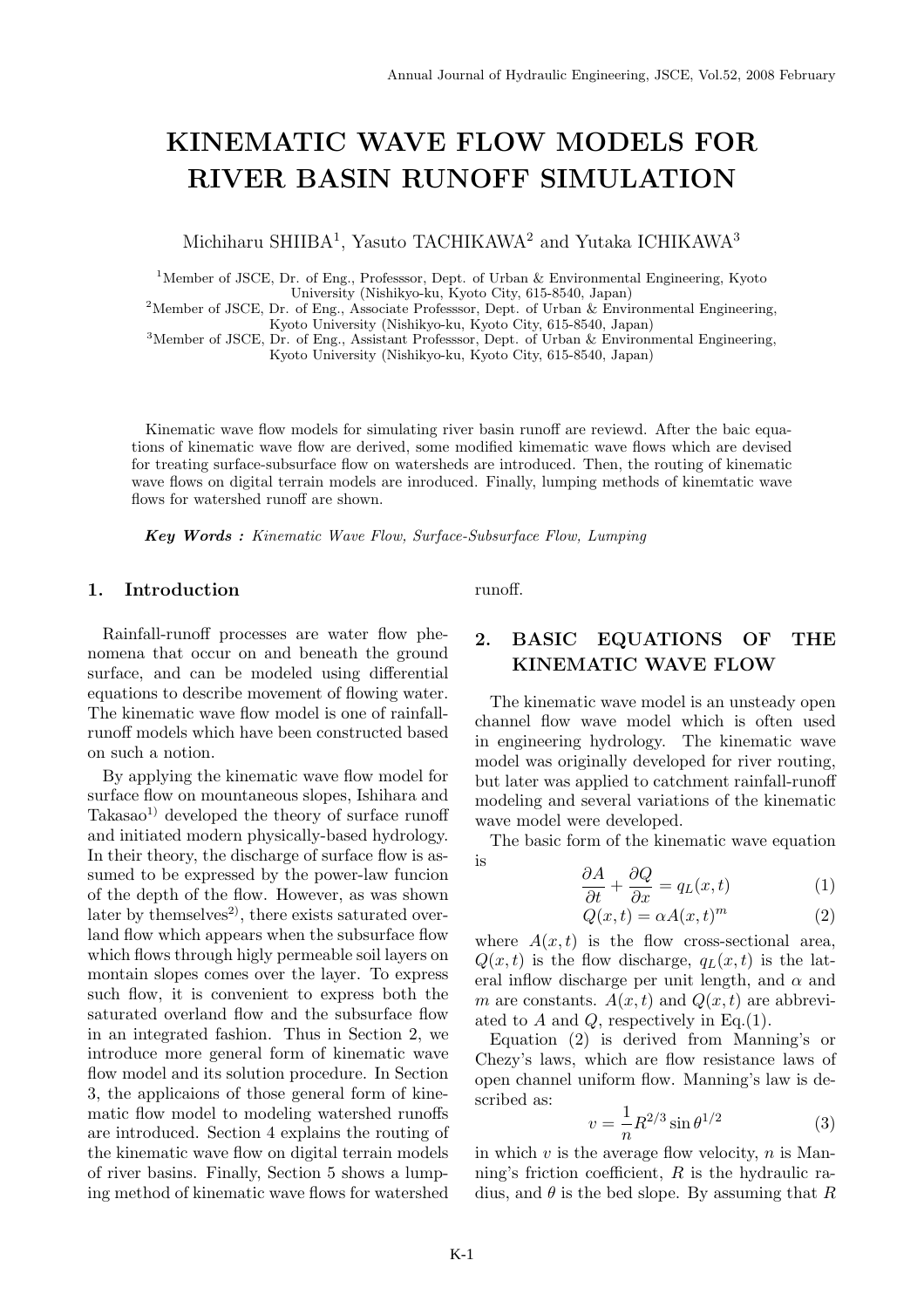

Fig. 1 Schematic representation of surfacesubsurface flow on a hillslope

can be generally expressed as  $z_1 A^{z_2}$  ( $z_1$  and  $z_2$  are constants), we obtain the expression of Eq.(2).

By applying the kinematic wave approximation to the sheet flow on a plane, we can get also the kinematic wave flow model of surface flow on mountain slopes.

$$
\frac{\partial h}{\partial t} + \frac{\partial q}{\partial x} = r(x, t)
$$
 (4)

$$
q = \alpha h^m \tag{5}
$$

in which *h* is the water depth of the surface flow, *q* is the discharge per unit width of the slope, *r* is the lateral input.

It is possible to use the more general form of discharge and depth relation

$$
q = f(h, x) \tag{6}
$$

as we show in Section 3.

## **3. SURFACE-SUBSURFACE FLOW MODEL AND CONSIDERATION OF FIELD CAPACITY**

Takasao *et al.*4),5) developed a kinematic wave model which considers both surface and subsurface flow, and its interaction. This model can describe a saturation excess overland flow mechanism.

They assumed that hillslope surface was covered by a soil layer with high surface infiltration capacity and permeability, which is illustrated in **Fig. 1**. In this figure, *D* is the depth of the soil layer, *L* is the length of the hillslope, *H* is the depth of water flow, and *r* is the rainfall intensity. Let  $\gamma$  be the porosity of the soil layer and be spatially constant. Then the depth of the effective pore of the soil layer, *d*, becomes  $\gamma D$ . Also, the actual water depth (water volume in height), *h*, becomes  $\gamma H$  (0  $\leq H < D$ ) or  $H - D + \gamma D$  $(H \geq D)$ . Takasao *et al.* derived the following piecewise relation between *h* and *q* from Darcy's law and Manning's law:

$$
q = \begin{cases} ah & (0 \le h < d) \\ \alpha(h - d)^m + ah & (h \ge d) \end{cases}
$$
 (7)

where  $a = k \sin \theta / \gamma$  is the velocity of water which flows in the soil layer, *k* is the hydraulic conductivity, and  $\alpha$  and  $m$  are  $\sqrt{\sin \theta}/n$  and  $5/3$ , respectively. The upper relation given in Eq.(7) is used for the case where only subsurface flow occurs, and the lower relation in Eq.(7) is used for the case where saturation excess overland flow occurs.

Shiiba *et al.*6) developed a new kinematic wave model by which both flood and low flow simulation can be conducted by introducing a concept of field capacity of hillslope soil layer to the kinematic wave model for surface-subsurface flows. This new kinematic wave model enables a runoff simulation to be connected continuously from flood period to low flow period, or conversely from low flow period to flood period. This model assumes that a part of water which infiltrates into a surface soil layer is mainly captured by the capillary force of soil particles and lateral water flow occurs when water content exceeds the field capacity of the soil.

The kinematic wave equation considering field capacity is as follows:

$$
q = \begin{cases} ah_f & (0 \le h_f < d) \\ \alpha(h_f - d)^m + ah_f & (h_f \ge d) \end{cases} \tag{8}
$$

$$
h = \begin{cases} h_f + h_c \left( 1 - \left( \frac{d - h_f}{d} \right)^N \right)^{1/N} & (9) \\ (0 \le h_f < d) \\ h_f + h_c & (h_f \ge d) \end{cases}
$$

where *q* is the discharge per unit width, *h* is the total water content,  $h_f$  is the free water content,  $a (= k \sin \theta / \gamma_e)$  is the water flow velocity in a surface soil layer,  $k$  is the hydraulic conductivity,  $\gamma_e$  is the effective porosity of a surface soil layer,  $d \equiv \gamma_e D$ ) is the depth of pore contained in a surface soil layer, *D* is the depth of a surface soil layer,  $\alpha = \sqrt{\sin \theta/n}$ ,  $\theta$  is the slope gradient, *n* is the Manning roughness coefficient, *m* is a constant (  $>$  1), *N* is a constant (  $>$  1),  $h_c = \gamma_c D$ , and  $\gamma_c$  is the field capacity of a surface soil layer.

## **4. ROUTING OF KINEMATIC WAVE FLOW ON DIGITAL TER-RAIN MODELS**

In recent years, digital elevation maps have become available at a resolution fine enough to clearly describe the topography of catchments.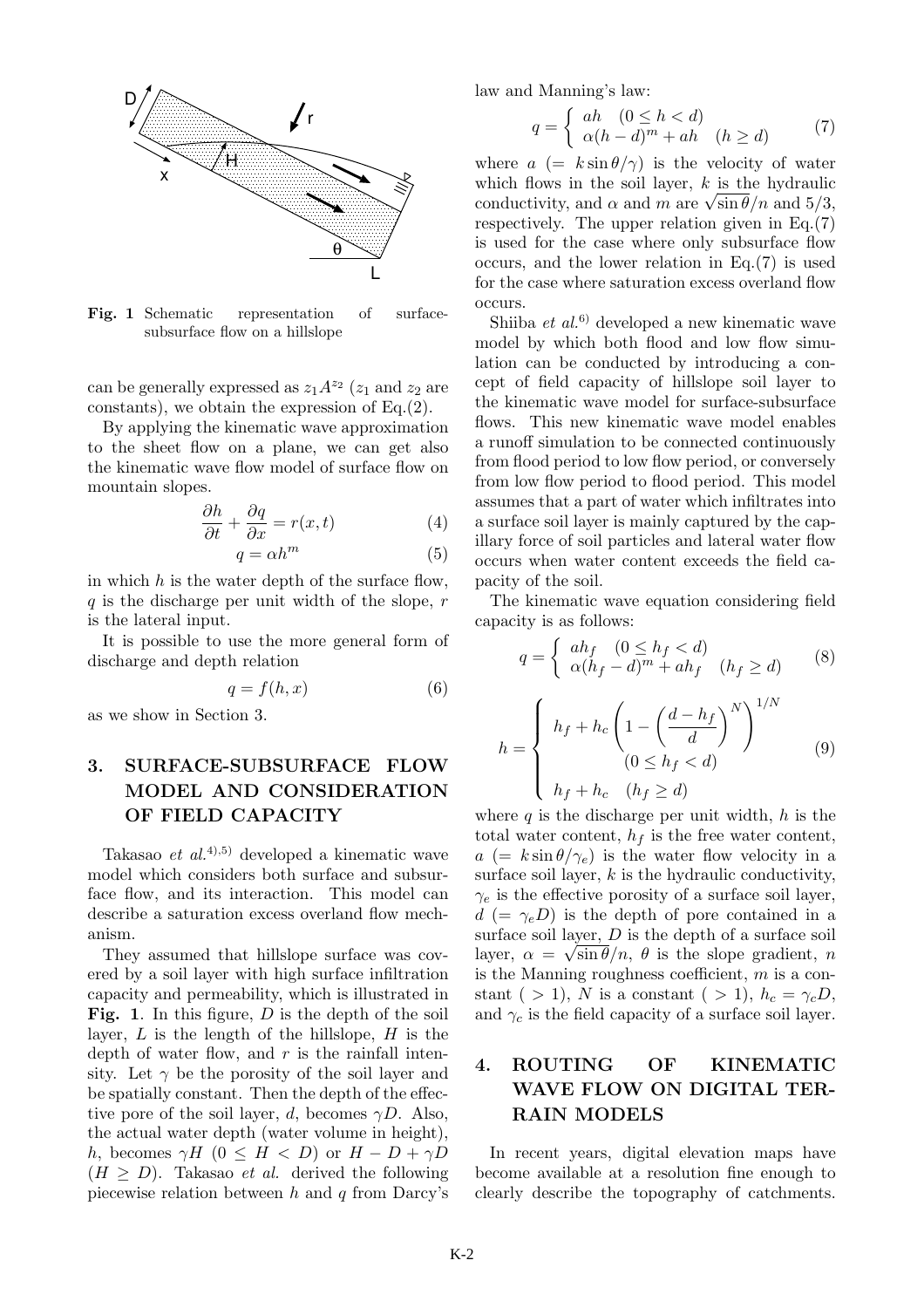

**Fig. 2** Schematic representation of the grid-based DEM

Using these data, a number of digital elevation models (DEMs) have been developed to precisely and efficiently represent catchment topography.

Tachikawa *et al.*7) developed a distributed hydrological model based on a triangular irregular network DEM.

Ichikawa *et al.*8) applied the kinematic wave model considering field capacity to a grid-based DEM<sup>9)</sup>. Fig. 2 shows a schematic representation of the grid-based DEM which they used. In this figure two adjacent grid points are connected by a rectangular plane. They call this rectangular plane "a slope unit". Catchment topography is represented by a set of slope units. For each slope unit, its area, length and gradient can be easily calculated. They applied the kinematic wave model considering field capacity to all the slope units comprising the catchment topographic model and routed water flows from upstream slope units to downstream slope units. The outflow discharge from the catchment was used as the lateral inflow condition of a river routing model. From the result of the simulaion, Ichikawa *et al.* showed the fact that the kinematic wave model considering field capacity has high applicability to low flow periods.

#### **5. LUMPING KINEMATIC WAVE FLOW EQUATIONS**

The distributed runoff models, such as the kinematic wave models, have the advantage that they are based on the physical processes of flowing water. However, generally speaking, they require much computation time and resources. In this section, lumped kinematic wave runoff models are introduced. They are derived by spatially integrating the kinematic wave models. The resulting lumped kinematic wave runoff models reduce

the computational burden of water flow routing. These lumped models have a physical basis and the parameter values are calculated using topographic variables obtained from the DEM.

Owing to the limit of space, only the procedure of the lumping of the power-law kinematic wave model is introduced. In this section, the kinematic wave model,  $A = KQ^P$  (A: flow crosssectional area, *Q*: flow discharge, *K* and *P*: constants), is used to describe shallow water flow on a rectangular plane instead of Eq.(5).

The main purpose of this section is to derive a steady-state relation between storage volume and outflow discharge of a rectangular plane by spatially integrating the kinematic wave model. When a rainfall-runoff system reaches a steady condition, the discharge at some point, *Q*, is expressed as  $r \times M$ , in which *r* is the rainfall intensity and *M* is the upslope contributing area at the point.

Suppose that a catchment is represented by *N* slope units. Let us consider the *i*th slope unit  $(i = 1, 2, ..., N)$ . Let  $L_i$  be the length,  $B_i$  the width,  $M_i$  the area,  $\theta_i$  the gradient, and  $K_i$  and  $P_i$ the kinematic constants *K* and *P*, of the *i*th slope unit. Also let  $U_i$  be the upslope contributing area at the upper end of the *i*th slope unit. If the *i*th slope unit is located on the upper boundary of a catchment,  $U_i = 0$ .

Let  $A_i(x)$  be the flow cross-sectional area and  $Q_i(x)$  the flow discharge at the distance *x* from the upper end of the *i*th slope unit. Since a slope unit is a rectangular plane, the upslope contributing area at the distance *x* from its upper end of the *i*th slope unit,  $M_i(x)$ , is expressed as:

$$
M_i(x) = \frac{M_i}{L_i}x + U_i
$$
\n(10)

Then we can obtain

$$
Q_i(x) = r\left(\frac{M_i}{L_i}x + U_i\right) \tag{11}
$$

and

$$
A_i(x) = K_i r^{P_i} \left(\frac{M_i}{L_i} x + U_i\right)^{P_i} \tag{12}
$$

Spatially integrating  $A_i(x)$ , we can obtain the storage volume of the *i*th slope unit, *s<sup>i</sup>*

$$
s_i = \int_0^{L_i} A_i(x) dx
$$
  
= 
$$
\frac{r^{P_i}}{P_i + 1} \frac{K_i L_i}{M_i} \left\{ (M_i + U_i)^{P_i + 1} - (U_i)^{P_i + 1} \right\}
$$
(13)

Summing up *s<sup>i</sup>* , we can obtain the total storage